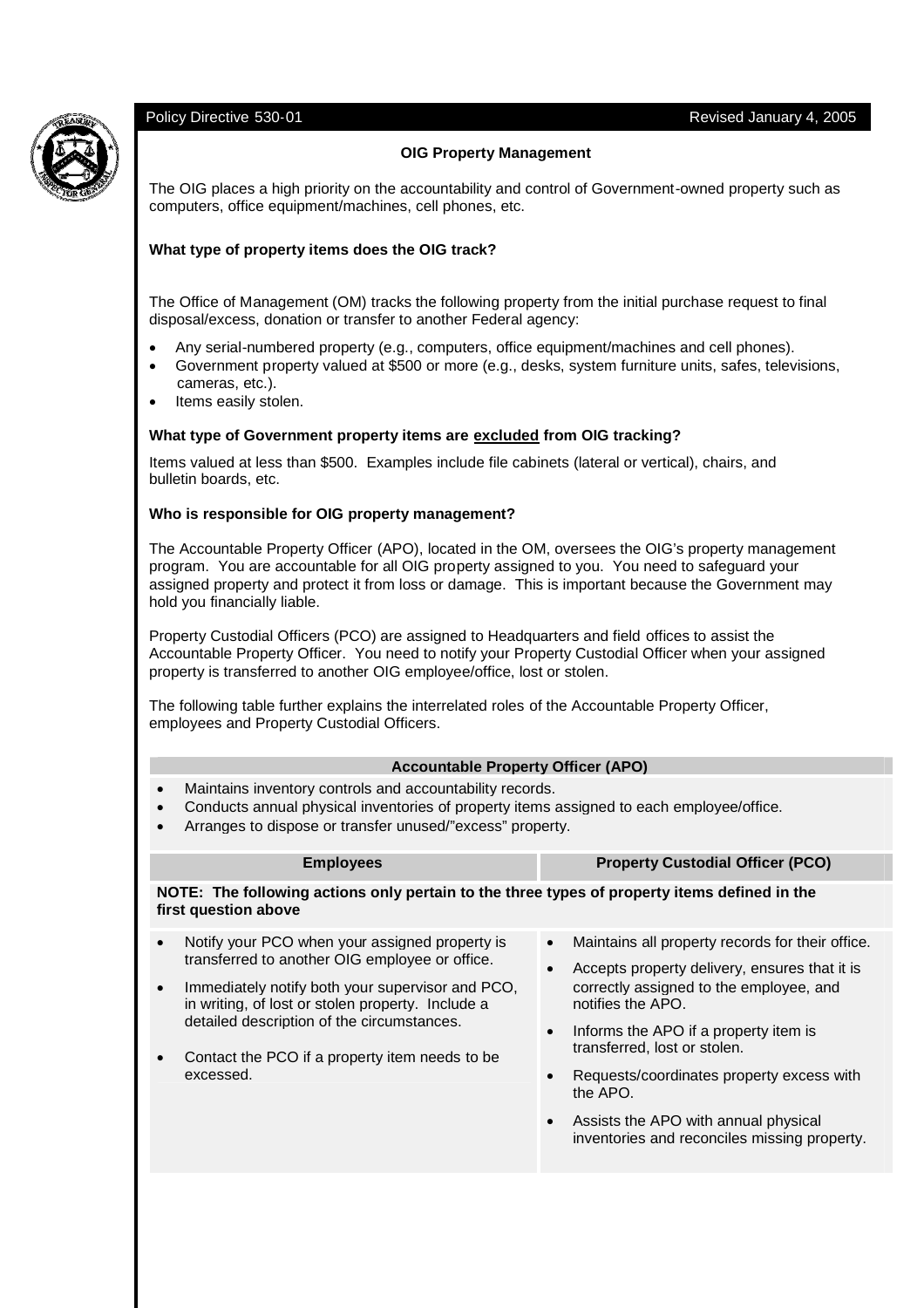# **How do you and the PCO accept delivery of property?**

A Request for Property Action form (see attached) will be included with the delivered item. You need to verify that the serial number listed on the form matches the number on your delivered item, sign the form, and give it to your PCO. The PCO will also sign the form and then forward it to the APO.

# **How does the PCO notify the APO that a property item's status has changed?**

- **Transfers**: Complete the property action form with appropriate information identifying the item and send the form to the APO.
- **Lost/Stolen Property**: Forward the employee's explanation of the matter to the APO.

# **What happens when an item of Government-owned property is no longer needed?**

Contact the PCO to excess the item(s) and provide the information listed below:

- Description of the item(s) to be discarded
- Manufacturer and model/serial number
- Barcode number (if applicable)

The PCO will then complete the Request for Property Action form and send it to the APO.

# **May I remove property from the building in which I work?**

Yes, if the removal is for official use only. You need to complete a Request for Property Action form, get your supervisor's approval/signature and give it to your PCO. The PCO will then forward the form to the APO. When you return the item, you need to give your PCO an updated Property Action form to indicate transfer of the property.

# **If property is no longer needed, may I keep it for personal use?**

No. All excess property must be reported to GSA and then either transferred to other agencies, donated to non-profit organizations, or sold at GSA auctions.

# **What does a physical inventory involve and how often is it done?**

The APO and the PCO visually inspects property assigned to each employee and collects accountability information using bar code equipment. Inventories are usually done annually but can be conducted at any time.

# **If I have a question about this policy, whom can I contact?**

Please contact the Office of Management at (202) 927-5200 or send an email to OIG-OM@oig.treas.gov.